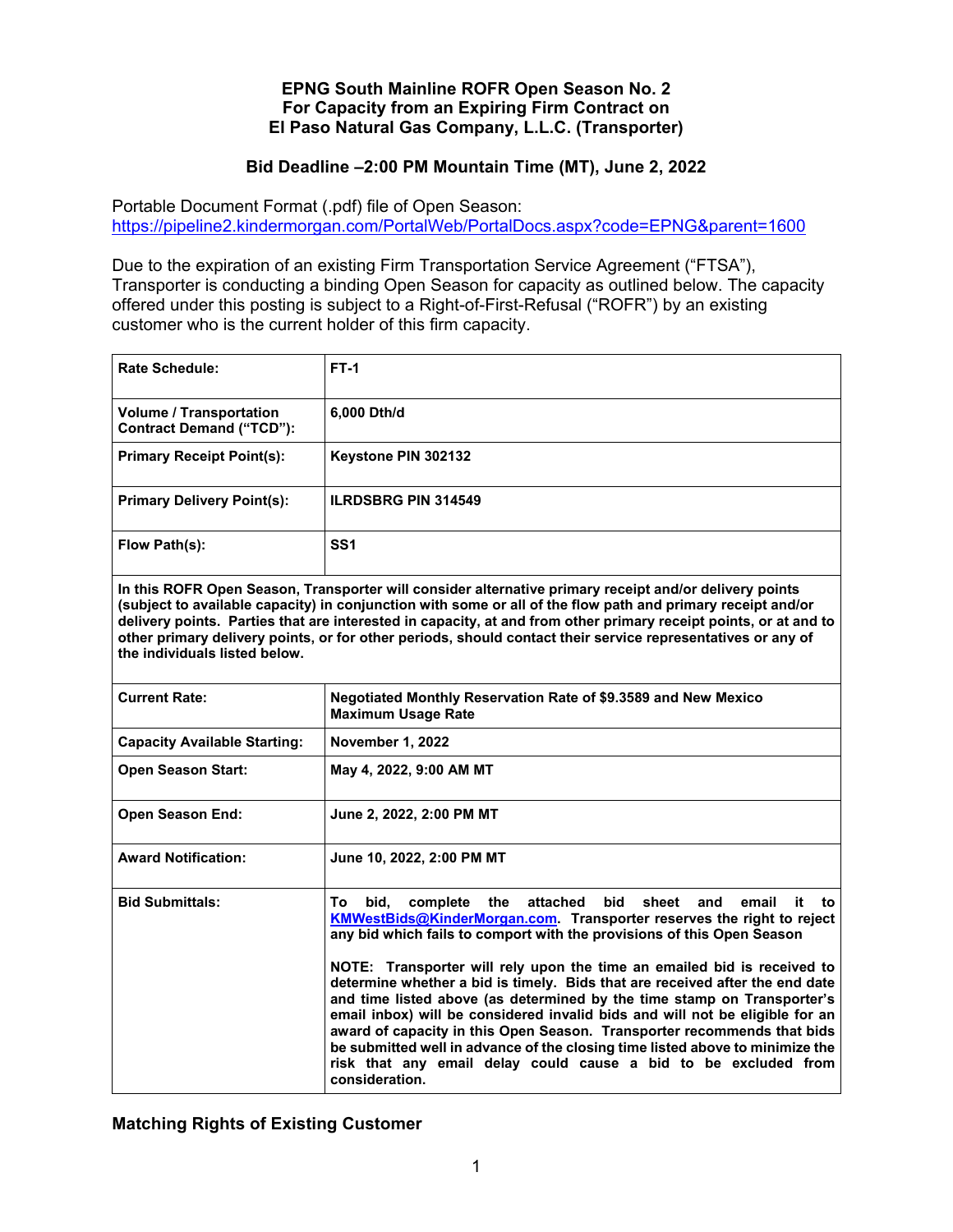If Transporter accepts the highest or best bid(s), the existing customer who currently holds this capacity will have five (5) business days to match any bid(s) accepted by Transporter. The existing customer may retain all or a portion of the capacity included in one or more of the acceptable bids by matching the term and reservation rate of that bid(s) up to the applicable maximum rate pursuant to Section 4.14(d) of the General Terms and Conditions of Transporter's Federal Energy Regulatory Commission ("FERC") Gas Tariff, Third Revised Volume No. 1A, as the same may be amended from time to time ("FERC Gas Tariff"). If there are no bids or no acceptable bids submitted, the existing customer may retain the capacity under a new FTSA after the expiration of its current contract only if it is willing to pay the applicable maximum rate, unless Transporter and the existing customer enter into a new FTSA providing otherwise.

## **General Open Season Requirements:**

Upon notice at any time and within its permitted discretion, Transporter reserves the right to modify this Open Season.

Bid sheets must include the bidding party's name, Open Season Name ("EPNG South Mainline ROFR Open Season No. 2"), quantity, term, and rate.

By submitting a bid sheet, the bidding party certifies that:

- (a) All information contained in the bid sheet is complete and accurate,
- (b) It satisfies, or will be able to satisfy, all the requirements of Transporter's FERC Gas Tariff, and
- (c) The person submitting the bid sheet has full authority to bind the bidding party.

A bidding party may only have one submitted bid pending for evaluation at a time in this Open Season. A submitted bid for this Open Season, however, may be withdrawn by providing written notice of withdrawal to Transporter prior to the date and time of the Open Season End stated above and using the same process as submitting bids as described above. Transporter will use the time and date stamp on Transporter's e-mail box to determine a timely withdrawal. Once a submitted bid is withdrawn, another subsequent bid may be submitted by the same bidding party if and only if the subsequent bid is at a higher rate. Any subsequent bid with a rate equal to or lower than the withdrawn bid will be considered invalid.

Bids submitted in this Open Season on or before the date and time of the Open Season End, that have not been properly withdrawn or considered invalid will constitute a binding irrevocable offer by the bidding party to contract for capacity. The award of the capacity in this Open Season will be an acceptance of the offer and the parties shall be contractually bound at that time.

The bid rate must be presented as: (a) the reservation rate per Dth/month, (b) the reservation rate per Dth/day (which will be converted to a monthly rate by multiplying the daily rate times 365 and dividing the result by 12, rounded to the fourth decimal place), or (c) the maximum tariff rate.

There will be no contractual ROFR offered with this capacity.

In addition to the bid rate, each bidding party shall be subject to the applicable maximum usage rate and maximum usage surcharges, all other maximum rates, charges and surcharges, including ACA, Fuel and Lost and Unaccounted-for gas ("L&U"), and any other authorized surcharges assessed under the applicable Rate Schedule of Transporter's FERC Gas Tariff as may change from time to time. This includes incremental lateral charges and any third party charges resulting from the use of capacity that Transporter may hold on other pipelines.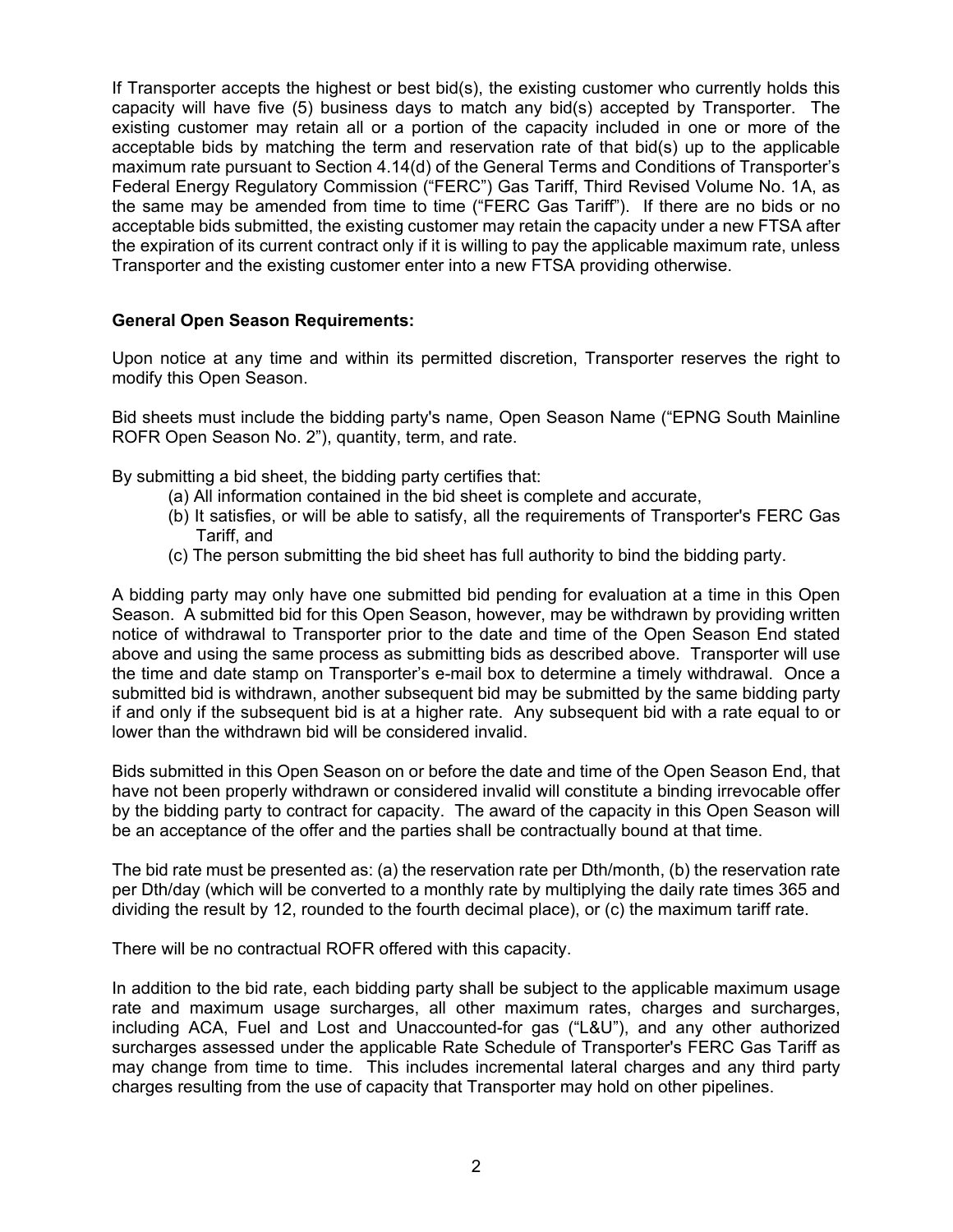Transporter reserves the right to reject negotiated rate bids, bids that have rates less than the maximum Tariff rate (see the description in the bid sheet), bids stated as the dollar equivalent of the current maximum Tariff rate, bids that are incomplete, contain offers of varying rates within the term, contain additional or modified terms or are inconsistent with the provisions of Transporter's FERC Gas Tariff or this open season. Transporter also reserves the right to reject bids that do not reflect the same quantity for the duration of the term.

Transporter also reserves the right to seek clarification of any bid (including, without limitation, the rate, quantity, term, or receipt or delivery point(s)) but shall not be required to do so. To be considered, any responding clarification by bidders must be provided in writing and within the time requested by Transporter. Such clarifications shall be incorporated as part of the binding bid submitted by the bidder and, in the case of conflict with the earlier submitted binding bid, shall control.

Transporter notes that FERC Order No. 894, in some cases, prohibits multiple affiliates of the same entity from bidding in an Open Season for capacity in which the pipeline may allocate capacity on a pro rata basis. It appears to Transporter that the restrictions imposed by FERC Order No. 894 will be applicable in this Open Season and FERC recommends that potential bidders review and adhere to the requirements of that FERC Order.

## **Creditworthiness Requirements:**

The successful bidder(s) must satisfy the creditworthiness requirements of Transporter's FERC Gas Tariff. Bidders that fail to satisfy such creditworthiness requirements within a reasonable time will have their capacity award withdrawn. Transporter will treat the financial statements provided by bidders as confidential.

## **Execution of FTSA:**

Each successful bidder or the current customer if it chooses to match as described above (collectively referred to as "Successful Bidder") and Transporter shall enter into and execute a FTSA reflecting the terms of its bid as awarded by Transporter. All Successful Bidders shall execute and return the FTSA within the earlier of the day before the first day of the term of firm transportation service in the bid as awarded by Transporter or twenty (20) business days following the day Transporter tenders the FTSA to the Successful Bidder ("Execution Date"). If a Successful Bidder fails to fully execute and return the FTSA on or before the Execution Date, then Transporter reserves the right to seek any and all permitted remedies as a result of the Successful Bidder's failure to execute the FTSA. The FTSA will be in the form contained in Transporter's FERC Gas Tariff. Transporter and any Successful Bidder may mutually agree to enter into and execute more than one FTSA that together reflect all the terms of the successful bid or match as awarded by Transporter.

#### **Evaluation Criteria:**

If Transporter receives acceptable bids for capacity in excess of the actual amount of available capacity, then Transporter will award and/or allocate the capacity in a manner that yields the highest total PV as calculated below. In determining which bid(s) yield the highest total PV, Transporter reserves the right to combine multiple bids, in whole or in part, in a manner that results in a total PV of the combined bids that exceeds the highest PV achievable by accepting one or more of the disaggregated bids. This process could result in a bidder being awarded less capacity than requested (unless such bidder elects on its bid sheet not to accept an allocation of capacity).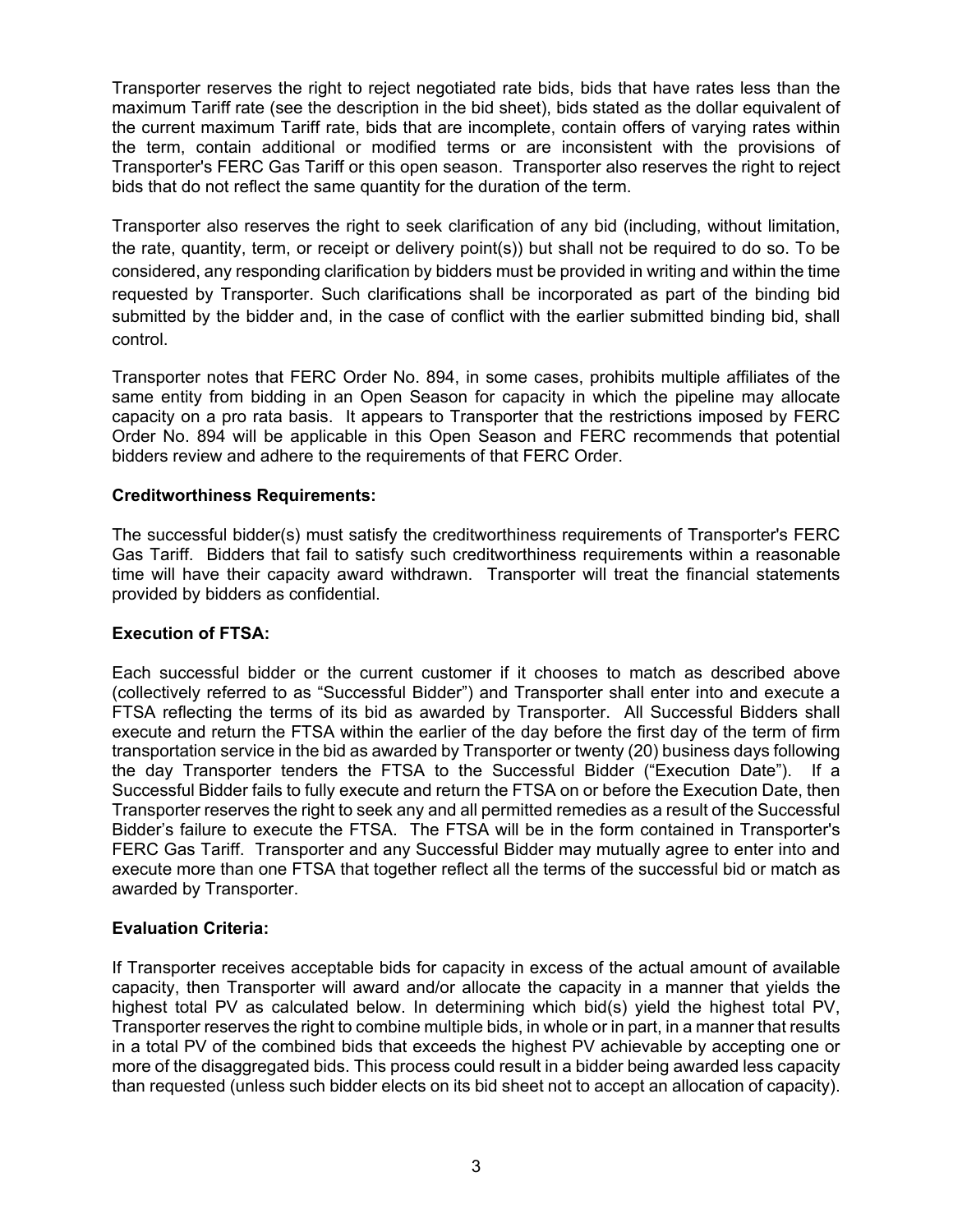PV will be calculated as the sum of the present values for all of the months beginning with the first month capacity is available through the end date of the bid term.

The PV for each month will be calculated as follows:

 $PV = (R \times Q)/((1+i)$  to the power of n) Where:

 $R =$  the monthly reservation bid rate

 $Q =$  the monthly bid quantity

 $i$  = the monthly discount rate of 0.2708% (which is the annual discount rate of 3.25% divided by 12).

n = the number of months from the earliest date the capacity is available in the Open Season to the month the revenue will be received (the first month capacity is available  $n = 1$ , the second month  $n = 2$ , and so on).

# **Contact Information:**

Questions concerning this Open Season should be directed to:

| <b>Cory Chalack</b>   | (719) 520-3769 |
|-----------------------|----------------|
| Damon McEnaney        | (719) 520-4472 |
| John Driscoll         | (719) 520-4471 |
| <b>Randy Barton</b>   | (719) 520-4667 |
| Robin Janes           | (719) 667-7555 |
| Thania Delgado        | (719) 520-4482 |
| <b>Evelyn Spencer</b> | (719) 520-4753 |

**Open Season Bid Sheet (See next page)**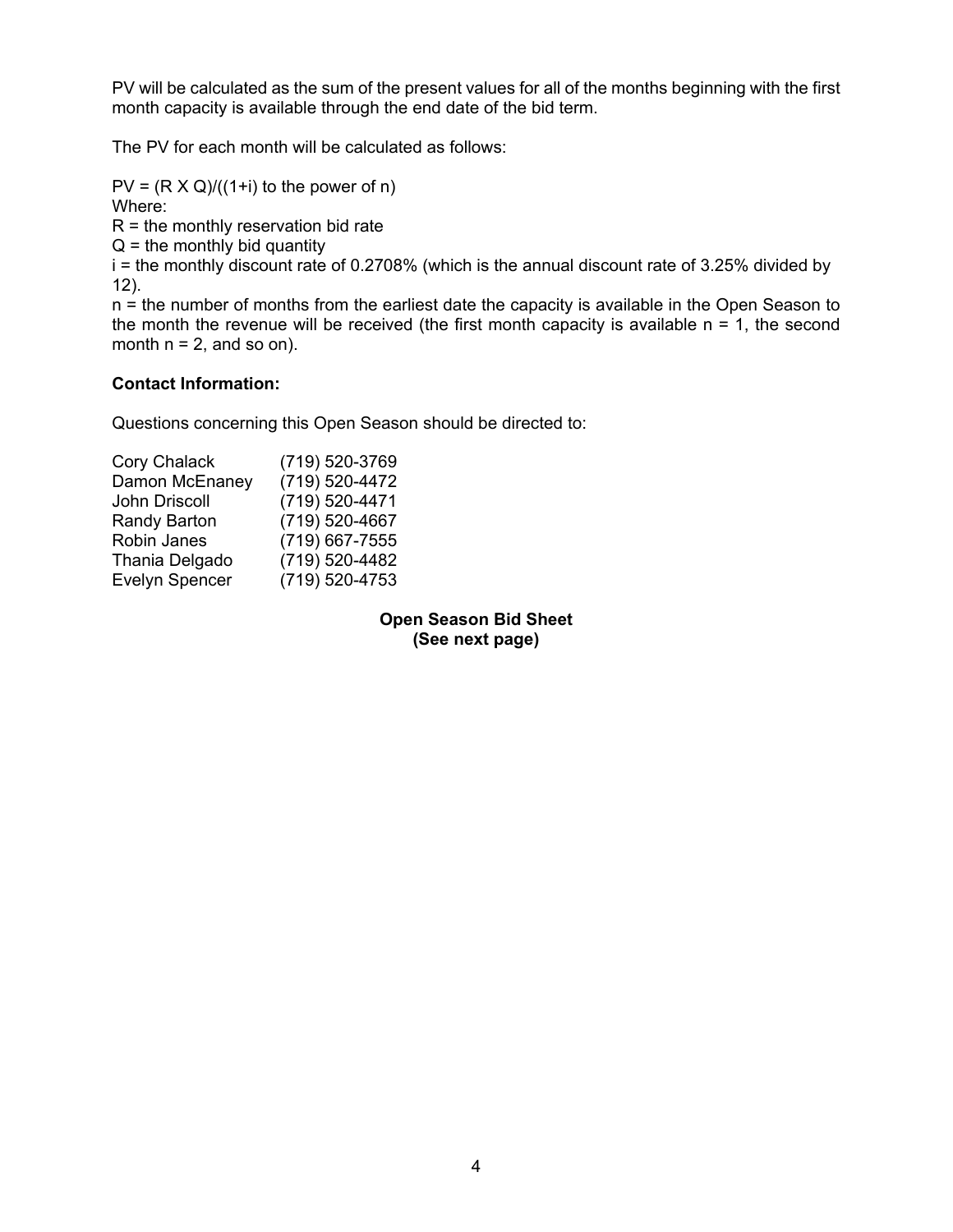#### **Open Season Binding Bid Sheet EPNG South Mainline ROFR Open Season No. 2**

Email Bid To: KMWestBids@KinderMorgan.com

# **A. Shipper Information:**

**B. Capacity Bid:** 

| Legal Name of Bidder: _____________________________                |    |
|--------------------------------------------------------------------|----|
| Name of Requesting Party: ___________________________              |    |
|                                                                    |    |
|                                                                    |    |
|                                                                    |    |
| <b>Capacity Bid:</b>                                               |    |
|                                                                    |    |
| Requested Term Start Date: \[\start Lequested Term Start Date: \]  |    |
| Requested Term End Date: __________________                        |    |
| Transportation Contract Demand: _______________________ Dth/day    |    |
| Will you accept an allocation of capacity if necessary? $\Box$ Yes | Nο |

## **FT-1 Capacity Summary (Quantities in Dth/day)**

| Year                                  | Receipt<br>Area/<br>Location | <b>Delivery</b><br>Area/<br>Location | Flow<br>Path    | Jan | Feb | Mar | Apr | May | Jun | Jul | Aug | Sep | Oct   | Nov   | <b>Dec</b> |
|---------------------------------------|------------------------------|--------------------------------------|-----------------|-----|-----|-----|-----|-----|-----|-----|-----|-----|-------|-------|------------|
|                                       | 302132                       | 314549                               |                 |     |     |     |     |     |     |     |     |     |       |       |            |
| 2022                                  | Kevstone                     | Lordsburg                            | SS <sub>1</sub> |     |     |     |     |     |     |     |     |     |       | 6,000 | 6,000      |
| <b>TRANSPORTATION CONTRACT DEMAND</b> |                              |                                      |                 |     |     |     |     |     |     |     |     |     | 6,000 | 6,000 |            |

| Year                                  | Receipt<br>Area/<br>Location | <b>Delivery</b><br>Area/<br>Location | <b>Flow</b><br>Path | Jan   | Feb   | Mar   | Apr   | May   | Jun   | Jul   | Aug   | Sep   | Oct   | Nov   | <b>Dec</b> |
|---------------------------------------|------------------------------|--------------------------------------|---------------------|-------|-------|-------|-------|-------|-------|-------|-------|-------|-------|-------|------------|
| 2023                                  | 302132                       | 314549                               |                     |       |       |       |       |       |       |       |       |       |       |       |            |
| Forward                               | Kevstone                     | _ordsbura                            | SS <sub>1</sub>     | 6.000 | 6,000 | 6,000 | 6,000 | 6,000 | 6,000 | 6,000 | 6,000 | 6,000 | 6.000 | 6,000 | 6,000      |
| <b>TRANSPORTATION CONTRACT DEMAND</b> |                              |                                      |                     |       |       |       |       |       |       |       |       |       |       |       |            |
|                                       |                              |                                      | 6,000               | 6,000 | 6,000 | 6,000 | 6,000 | 6,000 | 6,000 | 6,000 | 6,000 | 6,000 | 6,000 | 6,000 |            |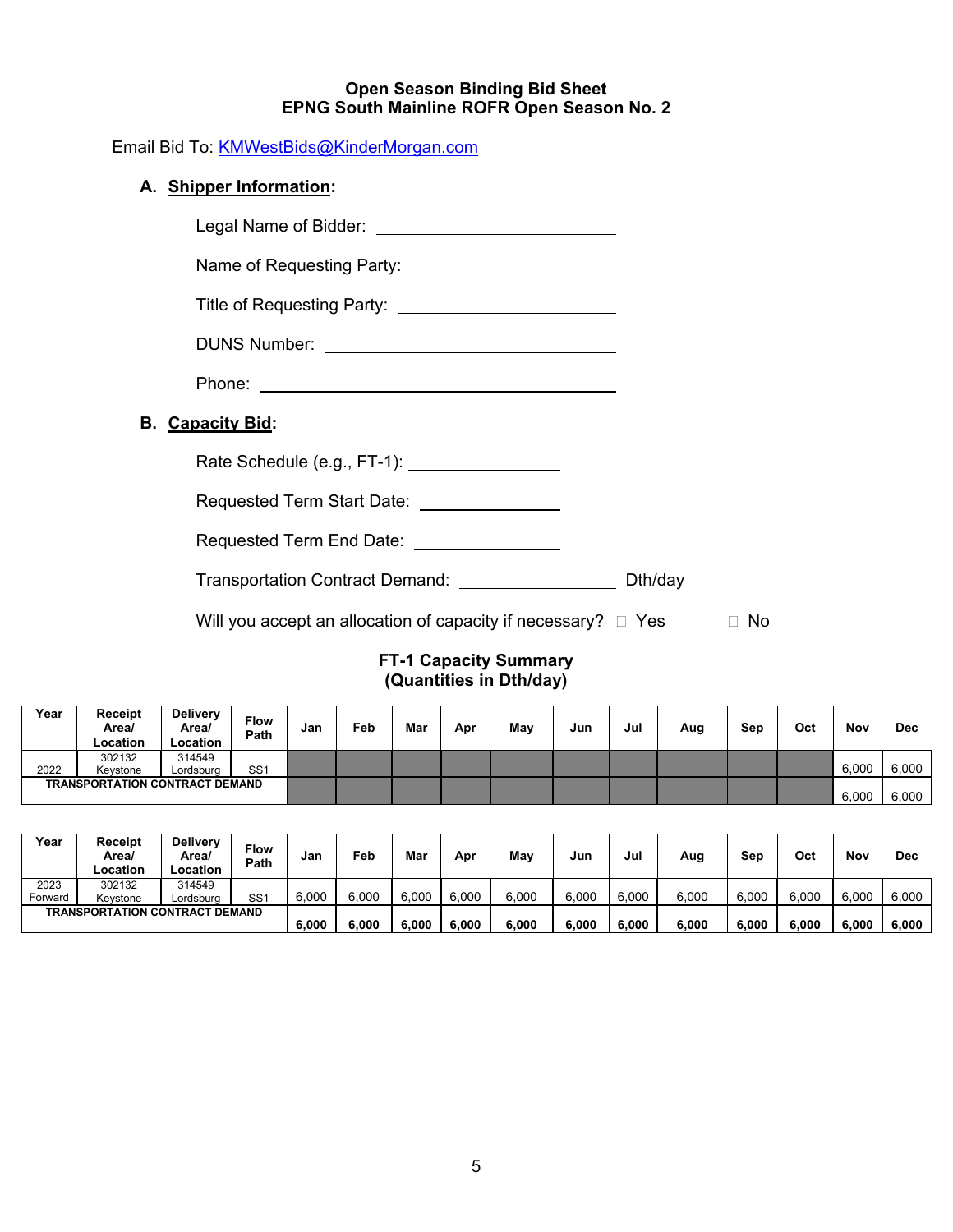### **OPEN SEASON VOLUME BID (Quantities in Dth/day)**

| Year                                            | Receipt<br>Area/<br>Location | <b>Delivery</b><br>Area/<br>Location | Jan | Feb | Mar | Apr | May | Jun | Jul | Aug | Sep | Oct | <b>Nov</b> | <b>Dec</b> |
|-------------------------------------------------|------------------------------|--------------------------------------|-----|-----|-----|-----|-----|-----|-----|-----|-----|-----|------------|------------|
| 2022                                            | 302132<br>Keystone           | 314549<br>Lordsburg                  |     |     |     |     |     |     |     |     |     |     |            |            |
|                                                 |                              |                                      |     |     |     |     |     |     |     |     |     |     |            |            |
|                                                 |                              |                                      |     |     |     |     |     |     |     |     |     |     |            |            |
| <b>TRANSPORTATION CONTRACT</b><br><b>DEMAND</b> |                              |                                      |     |     |     |     |     |     |     |     |     |     |            |            |

| Year                                            | Receipt<br>Area/<br>Location | <b>Delivery</b><br>Area/<br>Location | Jan | Feb | Mar | Apr | May | Jun | Jul | Aug | Sep | Oct | Nov | <b>Dec</b> |
|-------------------------------------------------|------------------------------|--------------------------------------|-----|-----|-----|-----|-----|-----|-----|-----|-----|-----|-----|------------|
| 2023                                            | 302132                       | 314549                               |     |     |     |     |     |     |     |     |     |     |     |            |
| Forward                                         | Keystone                     | Lordsburg                            |     |     |     |     |     |     |     |     |     |     |     |            |
|                                                 |                              |                                      |     |     |     |     |     |     |     |     |     |     |     |            |
|                                                 |                              |                                      |     |     |     |     |     |     |     |     |     |     |     |            |
| <b>TRANSPORTATION CONTRACT</b><br><b>DEMAND</b> |                              |                                      |     |     |     |     |     |     |     |     |     |     |     |            |

\*The sum of the monthly Maximum Delivery Quantities at the Primary Delivery Location(s) must equal the monthly Transportation Contract Demand.

### **C. Reservation Rate (read carefully and select one):**

 Maximum Tariff Rate (i.e., the applicable maximum rate stated in Transporter's FERC Gas Tariff as that rate may change from time to time)

- Discounted Rate: \$ per Dth per month **or** \$ per Dth per day (this rate is subject to the applicable maximum and minimum rates stated in Transporter's FERC Gas Tariff as those rates may change from time to time)
- Negotiated Rate: \$ \_\_\_\_\_ per Dth per month **or** \$ \_\_\_\_\_ per Dth per day (this rate will be fixed and NOT subject to the applicable maximum or minimum rates stated in Transporter's FERC Gas Tariff as those rates may change from time to time)

Reservation rates bid as a daily rate (i.e., a rate per Dth per day) will be converted to a monthly rate by multiplying the daily rate times 365 and dividing the result by 12, rounded to the fourth decimal place.

## **D. Applicability of Usage and Other Charges:**

In addition to the bid rate, successful bidders will be subject to the applicable maximum usage rate and maximum usage surcharges, all other maximum rates, charges and surcharges, including ACA, Fuel and L&U, and any other authorized surcharges assessed under the applicable Rate Schedule of Transporter's FERC Gas Tariff as may change from time to time. This includes incremental lateral charges and any third party charges resulting from the use of capacity that Transporter may hold on other pipelines.

\*By submitting this binding bid to Transporter, the bidding party certifies that (a) all information contained in the request is complete and accurate, (b) it satisfies, or will be able to satisfy, all